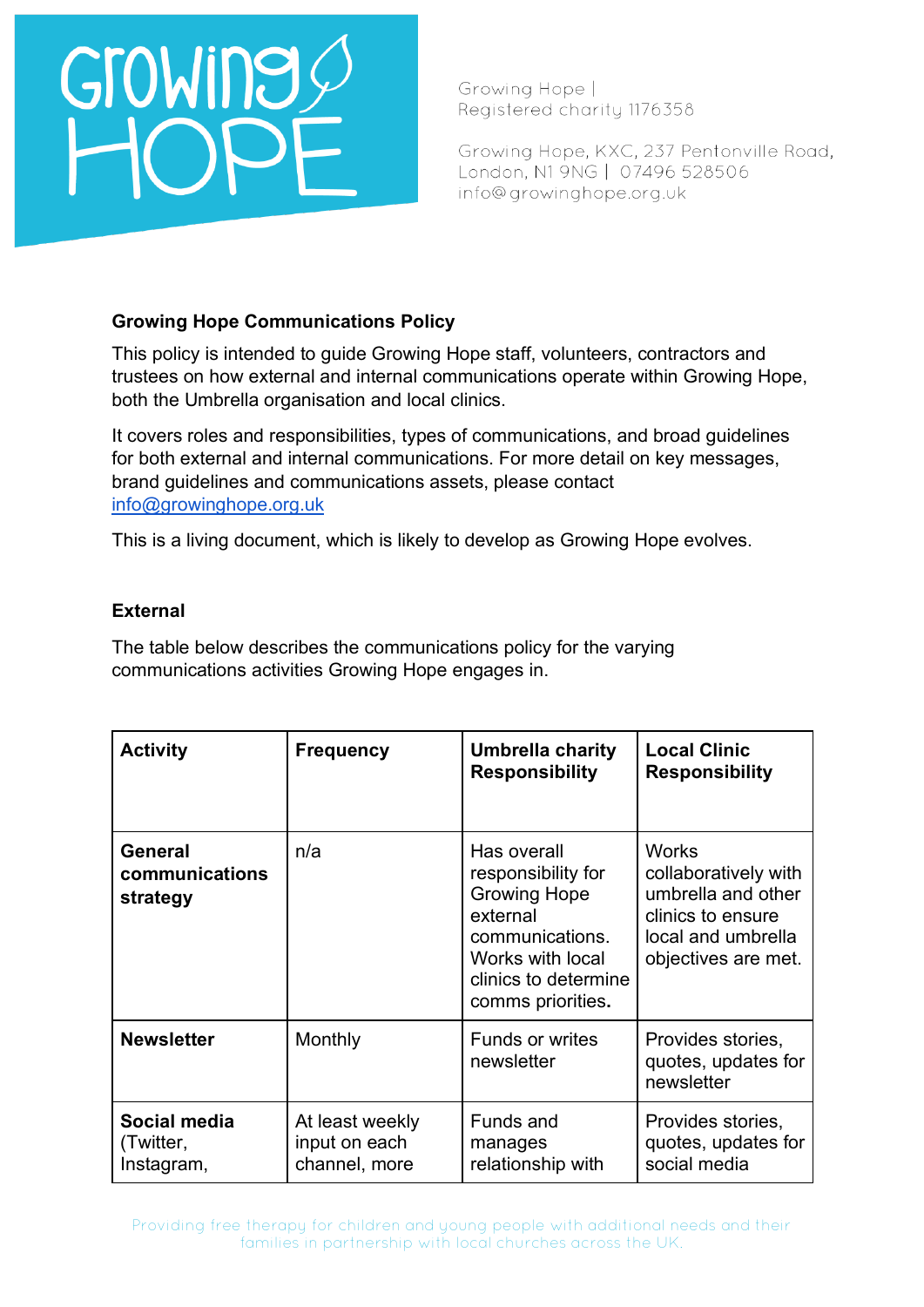## Growing

Growing Hope | Registered charity 1176358

Growing Hope, KXC, 237 Pentonville Road, London, N1 9NG | 07496 528506 info@growinghope.org.uk

| Facebook)      | during specific<br>campaigns | social media<br>contractor                                                                               | contractor                                                     |
|----------------|------------------------------|----------------------------------------------------------------------------------------------------------|----------------------------------------------------------------|
| <b>Website</b> | Ongoing                      | Working with<br>skilled volunteers,<br>has overall<br>responsibility for<br>website health &<br>content. | Ensures local page<br>information is up to<br>date and correct |

## **Communications Guidelines**

*(For specifics on key messaging, see key messaging documents)* 

### **In general, Growing Hope communications should be:**

- Positive (showing hope)
- Open and honest
- Seeking to include and explain, rather than alienate with technical language
- Celebrating diversity
- Informal but not casual. We are friendly but professional.
- Generous we celebrate other organisations or people who are doing good work in our field.
- Unashamed about our Christian faith, but wise about how we communicate it
- Deeply respectful of our beneficiaries' needs and wishes, especially children.

If you have any questions, please get in touch with the Umbrella Communications Trustee.

### **Internal Communications**

The Treasurer Trustee of Growing Hope Local Clinics will provide a quarterly financial update to Growing Hope Umbrella in advance of Umbrella Trustee meetings.

The Local Clinic Manager will provide Growing Hope Umbrella a quarterly update on clinic activity.